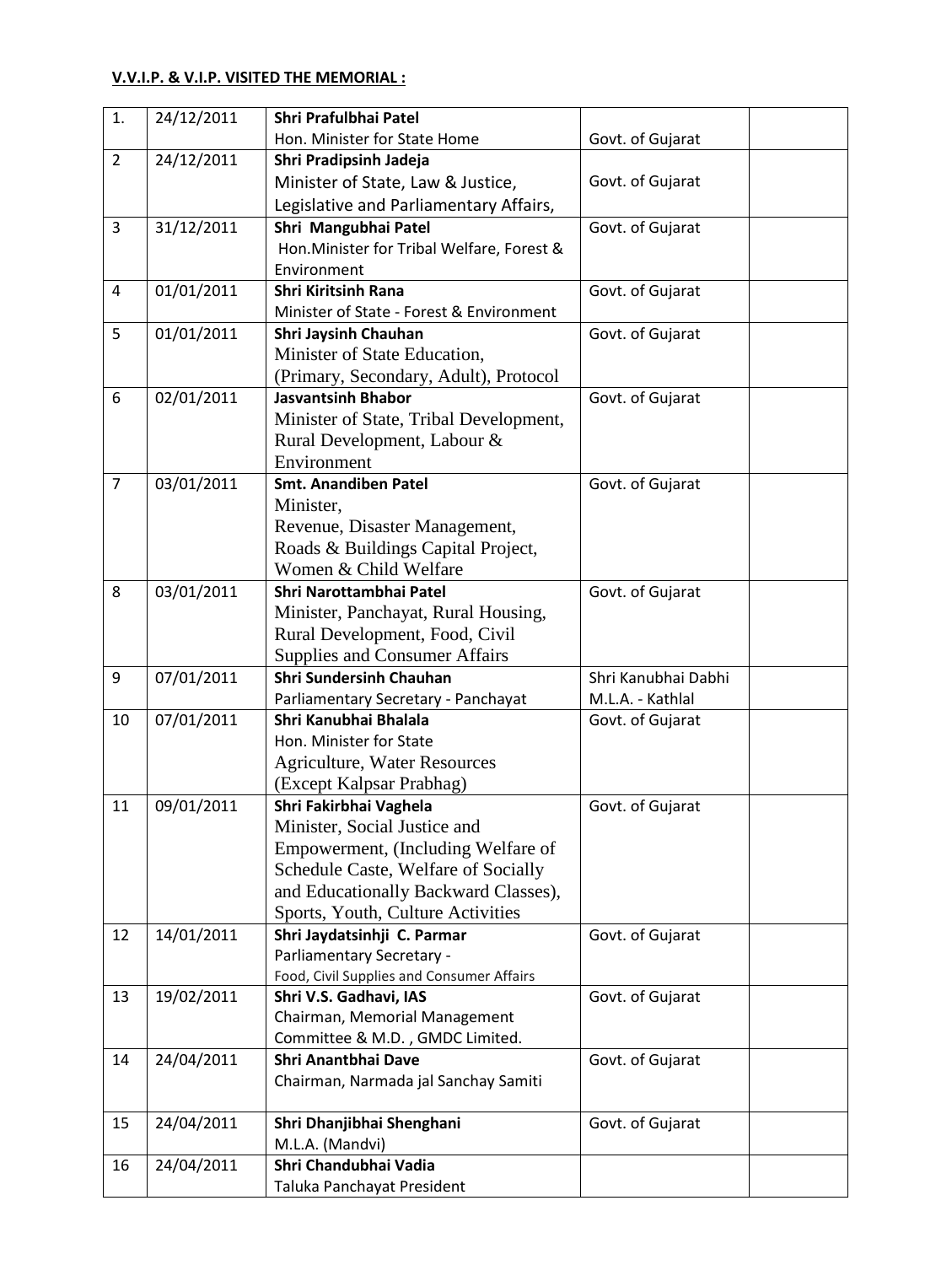| 17 | 24/04/2011 | Smt. Urmilaben Pithadia                      |                  |  |
|----|------------|----------------------------------------------|------------------|--|
|    |            | President, Nagar Seva Sadan                  |                  |  |
| 18 | 22/05/2011 | Shri Jitendra Ratilal Sukhadia               | Govt. of Gujarat |  |
|    |            | Minister of State Tourism                    |                  |  |
|    |            | Non-Resident Gujaratis, Food, Civil Supplies |                  |  |
|    |            | & consumers with M.L.A.s/Ex.M.P.s Local      |                  |  |
|    |            | Political Leaders/ D.D.O. & Govt. District   |                  |  |
|    |            | Heads, Director, TCGL                        |                  |  |
| 19 | 15/06/2011 | Shri V.S. Gadhavi, IAS                       | Govt. of Gujarat |  |
|    |            | Chairman, Memorial Management                |                  |  |
|    |            | Committee & M.D., GMDC Limited.              |                  |  |
| 20 | 16/06/2011 | Shri P.F. Patel                              | Govt. of Gujarat |  |
|    |            | CF, Forest Deptt. from Gandhinagar           |                  |  |
| 21 | 17/06/2011 | Shri Ashvini Kumar                           | Govt. of Gujarat |  |
|    |            | Secretary, Govt. of Gujarat from             |                  |  |
|    |            | Gandhinagar with Family                      |                  |  |
| 22 | 28/06/2011 | Smt. Nimaben Acharya                         | Govt. of Gujarat |  |
|    |            | M.L.A. Anjar                                 |                  |  |
| 23 | 28/06/2011 | Shri Dhanjibhai Shenghani                    | Govt. of Gujarat |  |
|    |            | M.L.A. Mandvi                                |                  |  |
| 24 | 28/06/2011 | <b>Shri Rajnikant Patel</b>                  | Govt. of Gujarat |  |
|    |            | M.L.A. Chanasma                              |                  |  |
| 25 | 28/06/2011 | Shri Ditabhai Machhar                        | Govt. of Gujarat |  |
|    |            | M.L.A. Zalod                                 |                  |  |
| 26 | 28/06/2011 | Shri Lalsinhbhai Vadodiya                    | Govt. of Gujarat |  |
|    |            | M.L.A Umareth                                |                  |  |
| 27 | 28/06/2011 | Shri Kanubhai Dabhi                          | Govt. of Gujarat |  |
|    |            | M.L.A. Kathlal                               |                  |  |
| 28 | 28/06/2011 | Smt. Jyotsnaben Patel                        | Govt. of Gujarat |  |
|    |            | M.L.A. Anand                                 |                  |  |
| 29 | 28/06/2011 | Shri B.D. Vasava, Secretary, Assurance       | Govt. of Gujarat |  |
|    |            | Committee and other Gujarat Legislative      |                  |  |
|    |            | <b>Assembly Staff Members</b>                |                  |  |
| 30 | 28/06/2011 | Dr. Pandya, Addl. Commissioner               | Govt. of Gujarat |  |
|    |            | Helth Deptt Govt. of Gujarat                 |                  |  |
| 31 | 28/06/2011 | Dr. Vashistha, Jt.Commissioner               | Govt. of Gujarat |  |
|    |            | Helth Deptt. Govt. of Gujarat                |                  |  |
| 32 | 03/07/2011 | Shri M.A. Narmawala                          | Govt. of Gujarat |  |
|    |            | Additional Secretary (I.A.S.), Agriculture & |                  |  |
|    |            | Co-operation Deptt. Govt. Gujarat            |                  |  |
| 33 | 10/07/2011 | Shri Dhananjay Kumar                         |                  |  |
|    |            | President, BJP Rashtriya Sahakari Yojana     |                  |  |
|    |            | <b>Mandal from Varanasi</b>                  |                  |  |
| 34 | 10/07/2011 | Shri Jigarbhai Patel                         |                  |  |
|    |            | Yuva Morcha Taluka Maha Mantri               |                  |  |
| 35 | 26/07/2011 | Shri Damjibhai Ankarwala                     |                  |  |
|    |            | Renowned Industrialist & Donator             |                  |  |
| 36 | 26/07/2011 | Shri Tarachandbhai Chheda                    |                  |  |
|    |            | Ex.M.L.A. / Ex.President Kutch BJP           |                  |  |
| 37 | 02/08/2011 | Shri Sanjay Upadhyay                         |                  |  |
|    |            | from Chanchal News Gujarati, G'nagar.        |                  |  |
| 38 | 06/08/2011 | Shri Shrivastav                              | Govt. of India   |  |
|    |            | Income tax Commissioner                      |                  |  |